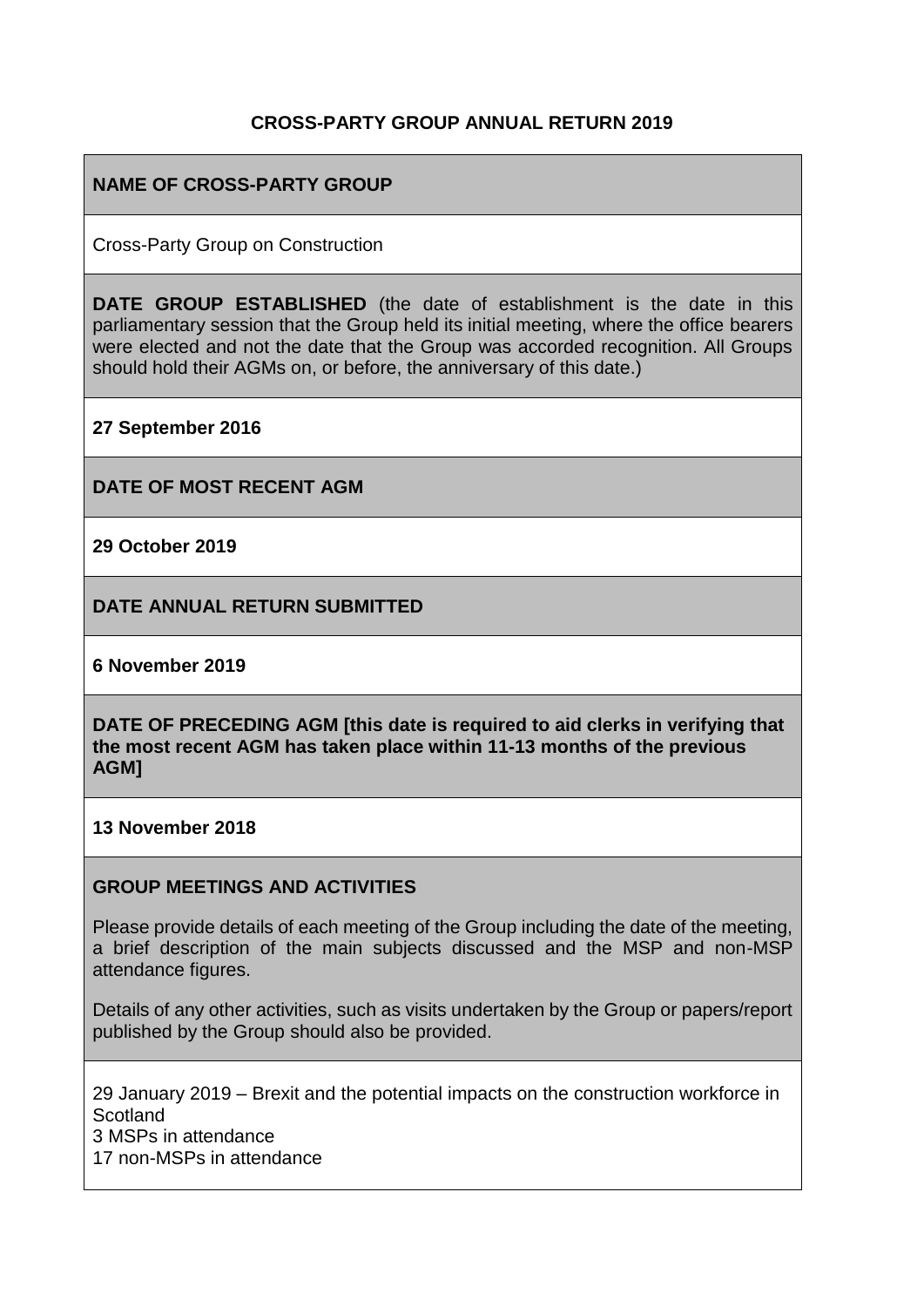30 April 2019 Construction skills and the built environment

3 MSPs in attendance 22 non-MSPs in attendance

29 October 2019. Q&A session with the Cabinet Secretary for Finance, Economy and Fair Work on construction procurement.

2 MSPs in attendance 28 non-MSPs in attendance

# **MSP MEMBERS OF THE GROUP**

Please provide names and party designation of all MSP members of the Group.

Monica Lennon MSP Scottish Labour Party

Sandra White MSP Scottish National Party

Alison Johnstone MSP Scottish Green Party

Alexander Burnett MSP Scottish Conservative Party

Pauline McNeill MSP Scottish Labour Party

# **NON-MSP MEMBERS OF THE GROUP**

For organisational members please provide only the name of the organisation, it is not necessary to provide the name(s) of individuals who may represent the organisation at meetings of the Group.

| Individuals   |                                                           |
|---------------|-----------------------------------------------------------|
| Organisations | Association for Consultancy and Engineering               |
|               | <b>Building and Engineering Services Association</b>      |
|               | <b>Civil Engineering Contractors Association Scotland</b> |
|               | <b>Chartered Institute of Building</b>                    |
|               | <b>Considerate Contractors Scheme</b>                     |
|               | <b>Construction Industry Training Board</b>               |
|               | <b>Engineering Construction Industry Training Board</b>   |
|               | <b>Engineered Panels in Construction Ltd</b>              |
|               | Forth Valley College of Further and Higher Education      |
|               | <b>Federation of Master Builders</b>                      |
|               |                                                           |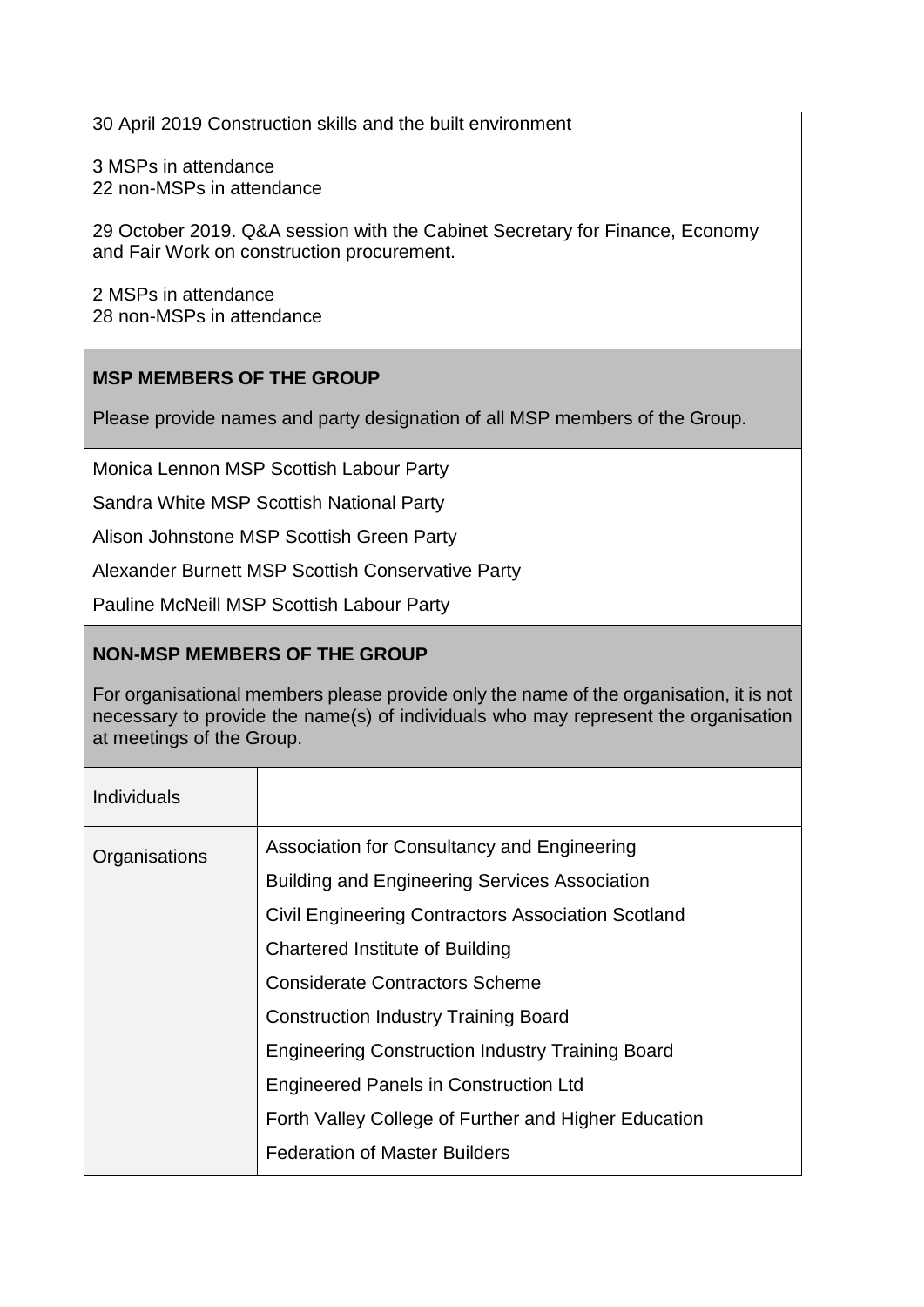| <b>Finishes and Interiors Sector</b>                         |
|--------------------------------------------------------------|
| <b>Glass and Glazing Federation</b>                          |
| <b>Homes for Scotland</b>                                    |
| Institution of Civil Engineers                               |
| <b>National Housing Building Council Scotland</b>            |
| <b>Mineral Products Association Scotland</b>                 |
| Royal Incorporation of Architects Scotland                   |
| Royal Institute of Chartered Surveyors                       |
| <b>Scottish Building Federation</b>                          |
| <b>Scottish Contractors Group</b>                            |
| <b>Scottish Enterprise</b>                                   |
| Scottish and Northern Ireland Plumbing Employers' Federation |
| <b>SELECT</b>                                                |
| The Association for Project Safety                           |
| <b>UCATT</b>                                                 |
| Unite the Union                                              |

# **GROUP OFFICE BEARERS**

Please provide names for all office bearers. The minimum requirement is that two of the office bearers are MSPs and one of these is Convener – beyond this it is a matter for the Group to decide upon the office bearers it wishes to have. It is permissible to have more than one individual elected to each office, for example, co-conveners or multiple deputy conveners.

| Convener                                                          | Monica Lennon MSP                                                                                 |  |
|-------------------------------------------------------------------|---------------------------------------------------------------------------------------------------|--|
| <b>Deputy Convener</b>                                            | Alexander Burnett MSP<br>Sandra White MSP                                                         |  |
| Secretary                                                         | Gordon Nelson, Scotland Director of the Federation of Master<br><b>Builders</b>                   |  |
| Treasurer                                                         | Grahame Barn, Chief Executive of the Civil Engineering<br><b>Contractors Association Scotland</b> |  |
| <b>FINANCIAL BENEFITS OR OTHER BENEFITS RECEIVED BY THE GROUP</b> |                                                                                                   |  |